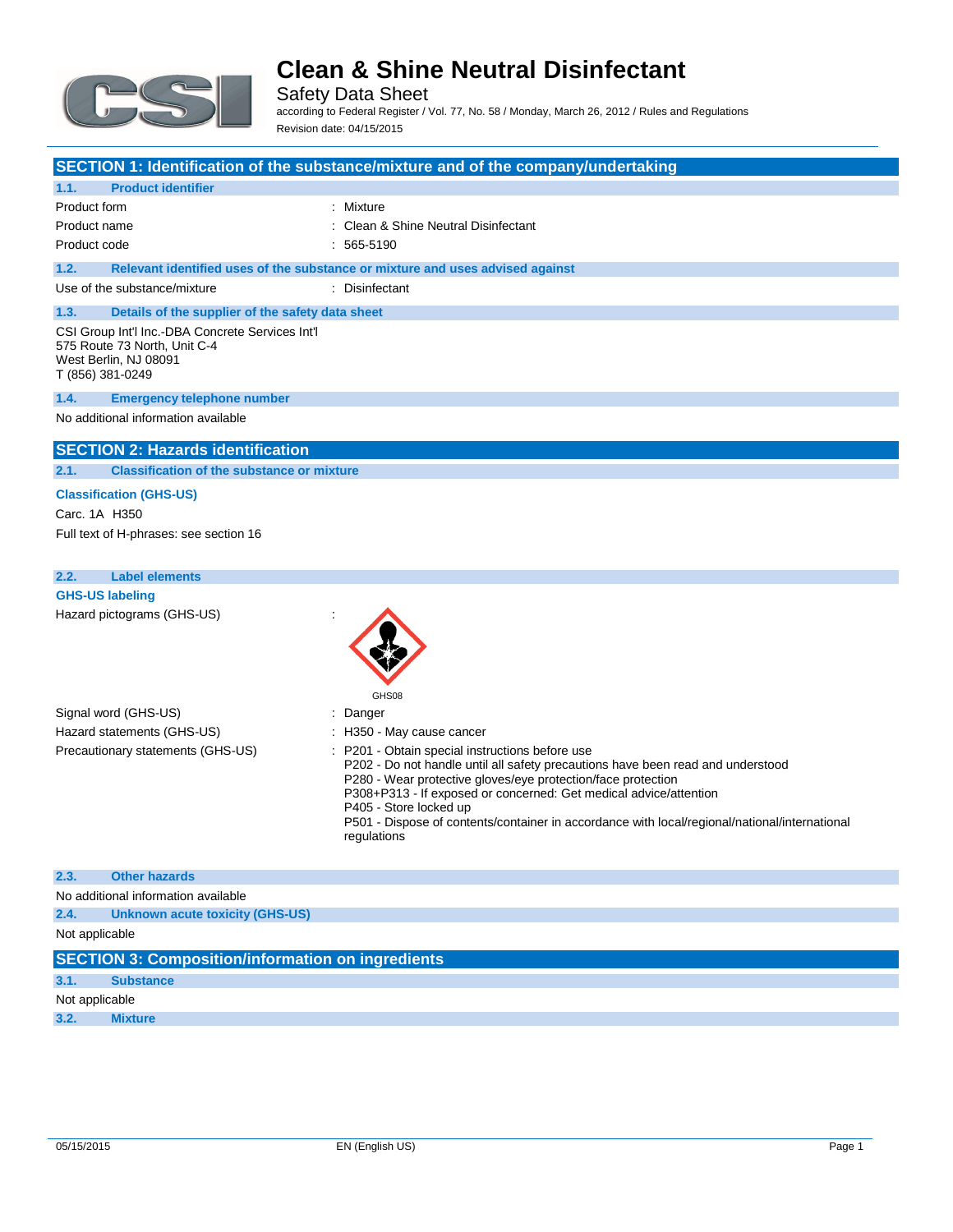Safety Data Sheet

according to Federal Register / Vol. 77, No. 58 / Monday, March 26, 2012 / Rules and Regulations

| <b>Name</b>                           | <b>Product identifier</b> | $\frac{9}{6}$ | <b>Classification (GHS-US)</b>                                |
|---------------------------------------|---------------------------|---------------|---------------------------------------------------------------|
| Ethanol, aqueous solutions, F.P.<21°C | (CAS No) 64-17-5          | - 5           | Flam. Lig. 2, H225<br>Carc. 1A. H350<br>Aquatic Acute 3, H402 |

| Full text of H-phrases: see section 16 |  |
|----------------------------------------|--|
|----------------------------------------|--|

| <b>SECTION 4: First aid measures</b>                                |                                                                                                                                                                                                                                |  |
|---------------------------------------------------------------------|--------------------------------------------------------------------------------------------------------------------------------------------------------------------------------------------------------------------------------|--|
| <b>Description of first aid measures</b><br>4.1.                    |                                                                                                                                                                                                                                |  |
| First-aid measures general                                          | : Never give anything by mouth to an unconscious person. If you feel unwell, seek medical<br>advice (show the label where possible).                                                                                           |  |
| First-aid measures after inhalation                                 | : Allow victim to breathe fresh air. Allow the victim to rest.                                                                                                                                                                 |  |
| First-aid measures after skin contact                               | Remove affected clothing and wash all exposed skin area with mild soap and water, followed<br>by warm water rinse.                                                                                                             |  |
| First-aid measures after eye contact                                | : Rinse cautiously with water for several minutes. Remove contact lenses, if present and easy to<br>do. Continue rinsing. If eye irritation persists: Get medical advice/attention.                                            |  |
| First-aid measures after ingestion                                  | : Rinse mouth. Do NOT induce vomiting. Obtain emergency medical attention.                                                                                                                                                     |  |
| 4.2.<br>Most important symptoms and effects, both acute and delayed |                                                                                                                                                                                                                                |  |
| Symptoms/injuries after inhalation                                  | : May cause cancer by inhalation.                                                                                                                                                                                              |  |
| Symptoms/injuries after eye contact                                 | : Causes serious eye irritation.                                                                                                                                                                                               |  |
| 4.3.                                                                | Indication of any immediate medical attention and special treatment needed                                                                                                                                                     |  |
| No additional information available                                 |                                                                                                                                                                                                                                |  |
| <b>SECTION 5: Firefighting measures</b>                             |                                                                                                                                                                                                                                |  |
| 5.1.<br><b>Extinguishing media</b>                                  |                                                                                                                                                                                                                                |  |
| Suitable extinguishing media                                        | : Foam. Dry powder. Carbon dioxide. Water spray. Sand.                                                                                                                                                                         |  |
| Unsuitable extinguishing media                                      | : Do not use a heavy water stream.                                                                                                                                                                                             |  |
| 5.2.<br>Special hazards arising from the substance or mixture       |                                                                                                                                                                                                                                |  |
| No additional information available                                 |                                                                                                                                                                                                                                |  |
| 5.3.<br><b>Advice for firefighters</b>                              |                                                                                                                                                                                                                                |  |
| Firefighting instructions                                           | : Use water spray or fog for cooling exposed containers. Exercise caution when fighting any                                                                                                                                    |  |
|                                                                     | chemical fire. Prevent fire-fighting water from entering environment.                                                                                                                                                          |  |
| Protection during firefighting                                      | : Do not enter fire area without proper protective equipment, including respiratory protection.                                                                                                                                |  |
| <b>SECTION 6: Accidental release measures</b>                       |                                                                                                                                                                                                                                |  |
| 6.1.                                                                | Personal precautions, protective equipment and emergency procedures                                                                                                                                                            |  |
| 6.1.1.<br>For non-emergency personnel                               |                                                                                                                                                                                                                                |  |
| <b>Emergency procedures</b>                                         | : Evacuate unnecessary personnel.                                                                                                                                                                                              |  |
| 6.1.2.<br>For emergency responders                                  |                                                                                                                                                                                                                                |  |
| Protective equipment                                                | Equip cleanup crew with proper protection.                                                                                                                                                                                     |  |
| <b>Emergency procedures</b>                                         | : Ventilate area.                                                                                                                                                                                                              |  |
| 6.2.<br><b>Environmental precautions</b>                            |                                                                                                                                                                                                                                |  |
|                                                                     | Prevent entry to sewers and public waters. Notify authorities if liquid enters sewers or public waters.                                                                                                                        |  |
| 6.3.<br>Methods and material for containment and cleaning up        |                                                                                                                                                                                                                                |  |
| Methods for cleaning up                                             | : Soak up spills with inert solids, such as clay or diatomaceous earth as soon as possible. Collect<br>spillage. Store away from other materials.                                                                              |  |
| 6.4.<br><b>Reference to other sections</b>                          |                                                                                                                                                                                                                                |  |
| See Heading 8. Exposure controls and personal protection.           |                                                                                                                                                                                                                                |  |
| <b>SECTION 7: Handling and storage</b>                              |                                                                                                                                                                                                                                |  |
| 7.1.<br><b>Precautions for safe handling</b>                        |                                                                                                                                                                                                                                |  |
| Precautions for safe handling                                       | Wash hands and other exposed areas with mild soap and water before eating, drinking or                                                                                                                                         |  |
|                                                                     | smoking and when leaving work. Provide good ventilation in process area to prevent formation<br>of vapor. Obtain special instructions before use. Do not handle until all safety precautions have<br>been read and understood. |  |
| Hygiene measures                                                    | Wash hands and forearms thoroughly after handling.                                                                                                                                                                             |  |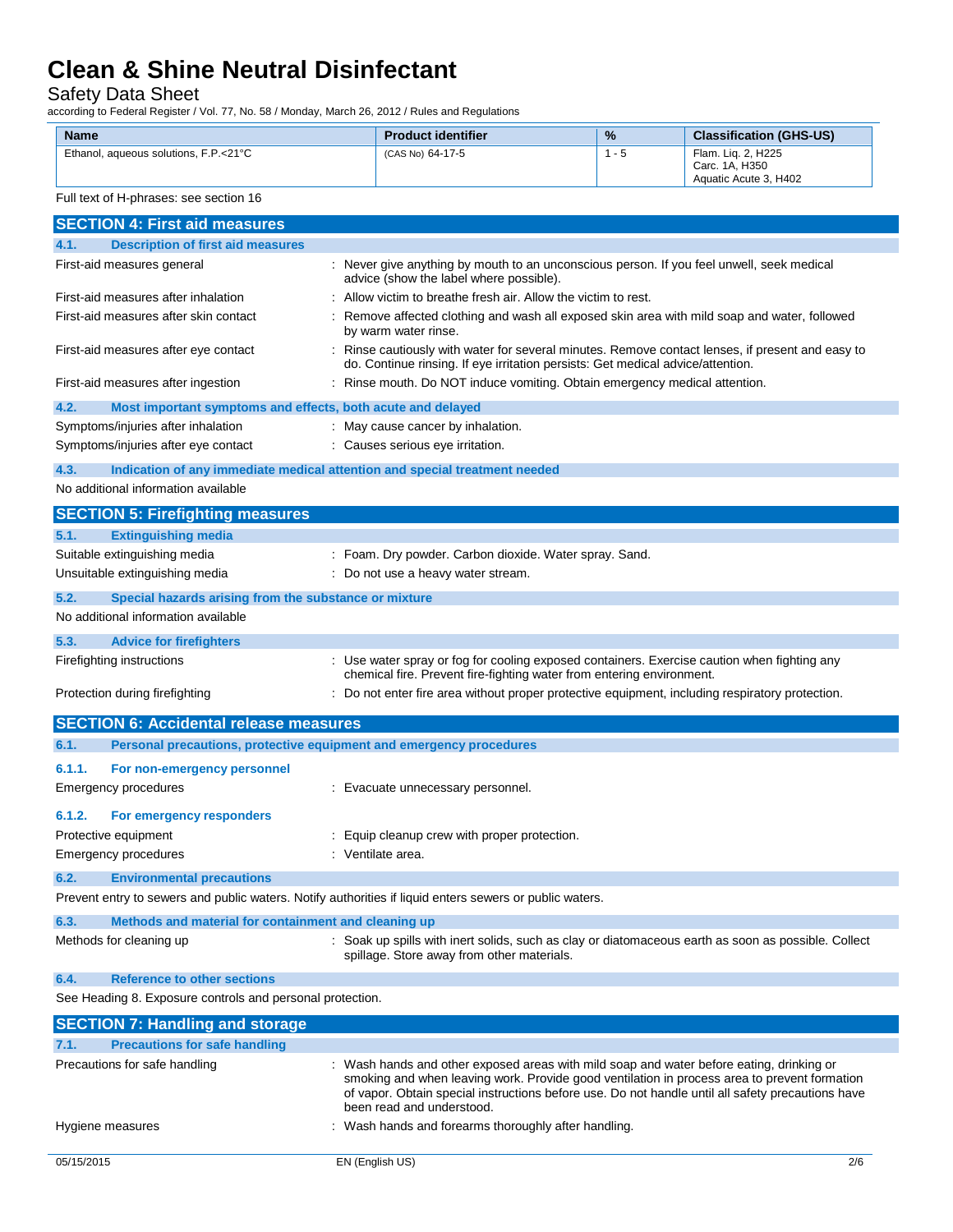Safety Data Sheet

according to Federal Register / Vol. 77, No. 58 / Monday, March 26, 2012 / Rules and Regulations

| 7.2.                   | Conditions for safe storage, including any incompatibilities                                                                                                                                                 |  |
|------------------------|--------------------------------------------------------------------------------------------------------------------------------------------------------------------------------------------------------------|--|
| Storage conditions     | : Keep only in the original container in a cool, well ventilated place away from heat, hot surfaces,<br>sparks, open flame and other ignition sources. No smoking. Keep container closed when not in<br>use. |  |
| Incompatible products  | : Strong bases. Strong acids.                                                                                                                                                                                |  |
| Incompatible materials | : Sources of ignition. Direct sunlight.                                                                                                                                                                      |  |

**7.3. Specific end use(s)**

No additional information available

| <b>SECTION 8: Exposure controls/personal protection</b> |                |  |  |  |
|---------------------------------------------------------|----------------|--|--|--|
| 8.1.<br><b>Control parameters</b>                       |                |  |  |  |
| <b>Clean &amp; Shine Neutral Disinfectant</b>           |                |  |  |  |
| <b>ACGIH</b>                                            | Not applicable |  |  |  |
| <b>OSHA</b>                                             | Not applicable |  |  |  |
| Ethanol, aqueous solutions, F.P.<21°C (64-17-5)         |                |  |  |  |
| <b>ACGIH</b>                                            | Not applicable |  |  |  |
| <b>OSHA</b>                                             | Not applicable |  |  |  |

| 8.2.              | <b>Exposure controls</b>      |                                                                            |
|-------------------|-------------------------------|----------------------------------------------------------------------------|
|                   | Personal protective equipment | : Avoid all unnecessary exposure.                                          |
| Hand protection   |                               | : Wear protective gloves/eye protection/face protection protective gloves. |
| Eye protection    |                               | : Chemical goggles or safety glasses.                                      |
|                   | Respiratory protection        | : Wear appropriate mask.                                                   |
| Other information |                               | : Do not eat, drink or smoke during use.                                   |

| <b>SECTION 9: Physical and chemical properties</b>            |                                                                                                                                                |  |
|---------------------------------------------------------------|------------------------------------------------------------------------------------------------------------------------------------------------|--|
| Information on basic physical and chemical properties<br>9.1. |                                                                                                                                                |  |
| Physical state                                                | : Liquid                                                                                                                                       |  |
| Color                                                         | : light yellow                                                                                                                                 |  |
| Odor                                                          | $:$ mild                                                                                                                                       |  |
| Odor threshold                                                | : No data available                                                                                                                            |  |
| pH                                                            | $: 7 - 8$                                                                                                                                      |  |
| Melting point                                                 | : No data available                                                                                                                            |  |
| Freezing point                                                | : No data available                                                                                                                            |  |
| Boiling point                                                 | $: 212 - 220$ °F                                                                                                                               |  |
| Flash point                                                   | : $\geq 200$ °F                                                                                                                                |  |
| Relative evaporation rate (butyl acetate=1)                   | : No data available                                                                                                                            |  |
| Flammability (solid, gas)                                     | : No data available                                                                                                                            |  |
| <b>Explosion limits</b>                                       | : No data available                                                                                                                            |  |
| Explosive properties                                          | : No data available                                                                                                                            |  |
| Oxidizing properties                                          | : No data available                                                                                                                            |  |
| Vapor pressure                                                | : No data available                                                                                                                            |  |
| Relative density                                              | : 0.995                                                                                                                                        |  |
| Relative vapor density at 20 °C                               | : Same as water                                                                                                                                |  |
| Solubility                                                    | Soluble in water.<br>Water: Solubility in water of component(s) of the mixture :<br>• • • • 59 g/100ml • 103 g/100ml • 42 g/100ml • 66 g/100ml |  |
| Log Pow                                                       | : No data available                                                                                                                            |  |
| Log Kow                                                       | : No data available                                                                                                                            |  |
| Auto-ignition temperature                                     | : No data available                                                                                                                            |  |
| Decomposition temperature                                     | : No data available                                                                                                                            |  |
| Viscosity                                                     | : No data available                                                                                                                            |  |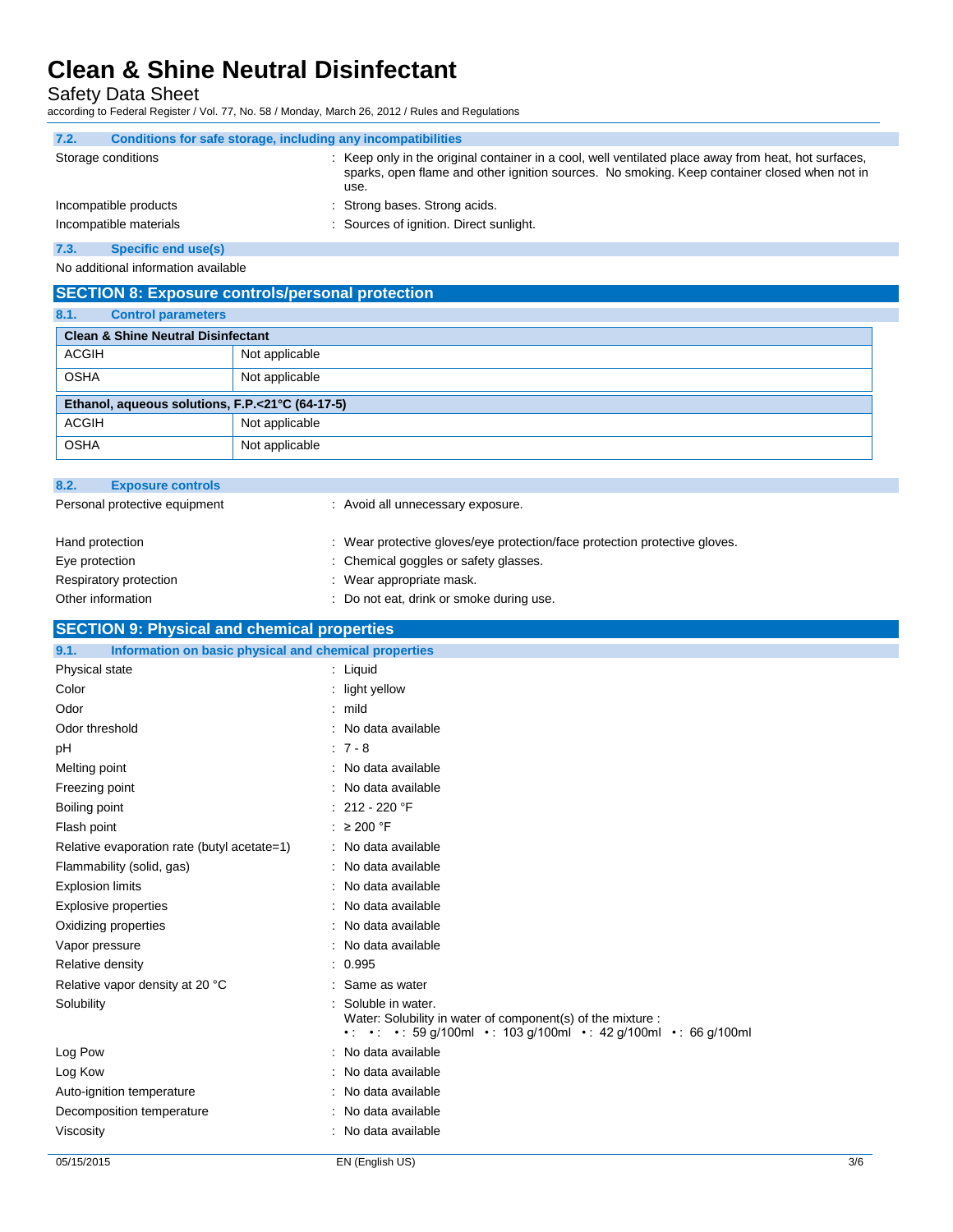Safety Data Sheet

according to Federal Register / Vol. 77, No. 58 / Monday, March 26, 2012 / Rules and Regulations

| according to Federal Keyister / Vol. 77, NO. 307 Monday, March 20, 2012 / Kules and Keyulations |                     |  |  |  |
|-------------------------------------------------------------------------------------------------|---------------------|--|--|--|
| Viscosity, kinematic                                                                            | : No data available |  |  |  |
| Viscosity, dynamic                                                                              | : No data available |  |  |  |
| <b>Other information</b><br>9.2.                                                                |                     |  |  |  |
| No additional information available                                                             |                     |  |  |  |
| <b>SECTION 10: Stability and reactivity</b>                                                     |                     |  |  |  |
| 10.1.<br><b>Reactivity</b>                                                                      |                     |  |  |  |
| No additional information available                                                             |                     |  |  |  |
| 10.2.<br><b>Chemical stability</b>                                                              |                     |  |  |  |
| Stable under normal conditions. Not established.                                                |                     |  |  |  |
| 10.3.<br><b>Possibility of hazardous reactions</b>                                              |                     |  |  |  |
| Not established.                                                                                |                     |  |  |  |
| 10.4.<br><b>Conditions to avoid</b>                                                             |                     |  |  |  |
| Direct sunlight. Extremely high or low temperatures.                                            |                     |  |  |  |
| 10.5.<br><b>Incompatible materials</b>                                                          |                     |  |  |  |
| Strong acids. Strong bases.                                                                     |                     |  |  |  |
| <b>Hazardous decomposition products</b><br>10.6.                                                |                     |  |  |  |
| Fume, Carbon monoxide, Carbon dioxide.                                                          |                     |  |  |  |
| <b>SECTION 11: Toxicological information</b>                                                    |                     |  |  |  |

**11.1. Information on toxicological effects**

Acute toxicity **in the case of the contract of the contract of the contract of the contract of the contract of the contract of the contract of the contract of the contract of the contract of the contract of the contract of** 

| Ethanol, aqueous solutions, F.P.<21°C (64-17-5)        |                                                                   |  |  |
|--------------------------------------------------------|-------------------------------------------------------------------|--|--|
| LD50 oral rat                                          | > 7060 mg/kg (Rat)                                                |  |  |
| LD50 dermal rabbit                                     | > 5000 mg/kg (Rabbit)                                             |  |  |
| LC50 inhalation rat (mg/l)                             | $> 20$ mg/l/4h (Rat)                                              |  |  |
| Skin corrosion/irritation                              | Not classified                                                    |  |  |
|                                                        | pH: 7 - 8                                                         |  |  |
| Serious eye damage/irritation                          | Not classified<br>۰.                                              |  |  |
|                                                        | pH: 7 - 8                                                         |  |  |
| Respiratory or skin sensitization                      | Not classified                                                    |  |  |
| Germ cell mutagenicity                                 | Not classified                                                    |  |  |
| Carcinogenicity                                        | May cause cancer.                                                 |  |  |
| Ethanol, aqueous solutions, F.P.<21°C (64-17-5)        |                                                                   |  |  |
| IARC group                                             | 1 - Carcinogenic to humans                                        |  |  |
| Reproductive toxicity                                  | Not classified                                                    |  |  |
| Specific target organ toxicity (single exposure)       | : Not classified                                                  |  |  |
| Specific target organ toxicity (repeated<br>exposure)  | : Not classified                                                  |  |  |
| Aspiration hazard                                      | Not classified                                                    |  |  |
| Potential Adverse human health effects and<br>symptoms | Based on available data, the classification criteria are not met. |  |  |
| Symptoms/injuries after inhalation                     | May cause cancer by inhalation.                                   |  |  |
| Symptoms/injuries after eye contact                    | Causes serious eye irritation.                                    |  |  |

| <b>SECTION 12: Ecological information</b>       |                                                        |  |  |
|-------------------------------------------------|--------------------------------------------------------|--|--|
| 12.1.<br><b>Toxicity</b>                        |                                                        |  |  |
| Ethanol, aqueous solutions, F.P.<21°C (64-17-5) |                                                        |  |  |
| LC50 fish 1                                     | 14200 mg/l (96 h; Pimephales promelas; Pure substance) |  |  |
| EC50 Daphnia 1                                  | 9300 mg/l (48 h; Daphnia magna; Pure substance)        |  |  |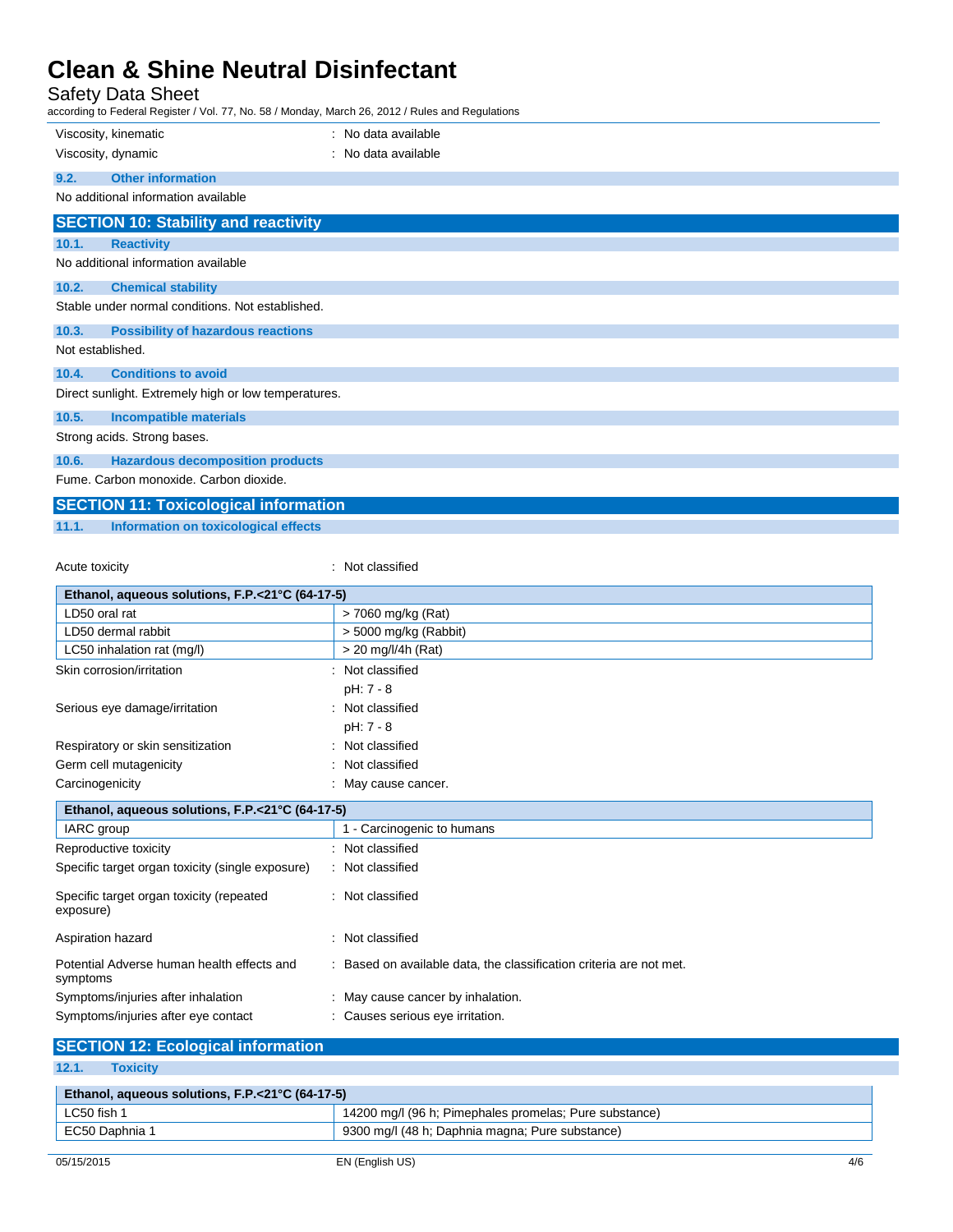Safety Data Sheet

according to Federal Register / Vol. 77, No. 58 / Monday, March 26, 2012 / Rules and Regulations

| Ethanol, aqueous solutions, F.P.<21°C (64-17-5) |                                                                           |  |
|-------------------------------------------------|---------------------------------------------------------------------------|--|
| LC50 fish 2                                     | 13.000 mg/l (96 h; Salmo gairdneri (Oncorhynchus mykiss); Pure substance) |  |
| EC50 Daphnia 2                                  | 10800 mg/l (24 h; Daphnia magna; Pure substance)                          |  |
| Threshold limit other aquatic organisms 1       | 65 mg/l (72 h; Protozoa; Pure substance)                                  |  |
| Threshold limit algae 1                         | 1450 mg/l (192 h; Microcystis aeruginosa; Pure substance)                 |  |
| Threshold limit algae 2                         | 5000 mg/l (168 h; Scenedesmus quadricauda; Pure substance)                |  |

#### **12.2. Persistence and degradability**

| <b>Clean &amp; Shine Neutral Disinfectant</b>   |                                 |  |
|-------------------------------------------------|---------------------------------|--|
| Persistence and degradability                   | Not established.                |  |
| Ethanol, aqueous solutions, F.P.<21°C (64-17-5) |                                 |  |
| Persistence and degradability                   | Readily biodegradable in water. |  |
| Biochemical oxygen demand (BOD)                 | $0.8 - 0.97$ g $O2/g$ substance |  |
| Chemical oxygen demand (COD)                    | 1.70 g $O_2$ /g substance       |  |
| ThOD                                            | 2.10 g $O_2$ /g substance       |  |
| BOD (% of ThOD)                                 | 0.43 % ThOD                     |  |
| 12.3.<br><b>Bioaccumulative potential</b>       |                                 |  |

### **Clean & Shine Neutral Disinfectant** Bioaccumulative potential Not established. **Ethanol, aqueous solutions, F.P.<21°C (64-17-5)**  $\log$  Pow  $\log$  -0.32 Bioaccumulative potential Bioaccumulation: not applicable.

#### **12.4. Mobility in soil**

No additional information available

| 12.5.             | Other adverse effects        |                                                      |
|-------------------|------------------------------|------------------------------------------------------|
|                   | Effect on the global warming | : No known ecological damage caused by this product. |
| Other information |                              | : Avoid release to the environment.                  |

| <b>SECTION 13: Disposal considerations</b> |                                                                           |  |
|--------------------------------------------|---------------------------------------------------------------------------|--|
| 13.1.<br>Waste treatment methods           |                                                                           |  |
| Waste disposal recommendations             | : Dispose in a safe manner in accordance with local/national regulations. |  |
| Ecology - waste materials                  | : Avoid release to the environment.                                       |  |
|                                            |                                                                           |  |

### **SECTION 14: Transport information**

| <b>Department of Transportation (DOT)</b> |                                           |
|-------------------------------------------|-------------------------------------------|
| In accordance with DOT                    |                                           |
| Not regulated for transport               |                                           |
| <b>Additional information</b>             |                                           |
| Other information                         | : No supplementary information available. |
|                                           |                                           |

### **ADR**

No additional information available

**Transport by sea** No additional information available

**Air transport**

No additional information available

| <b>SECTION 15: Regulatory information</b> |  |
|-------------------------------------------|--|
| 15.1. US Federal regulations              |  |
| No additional information available       |  |